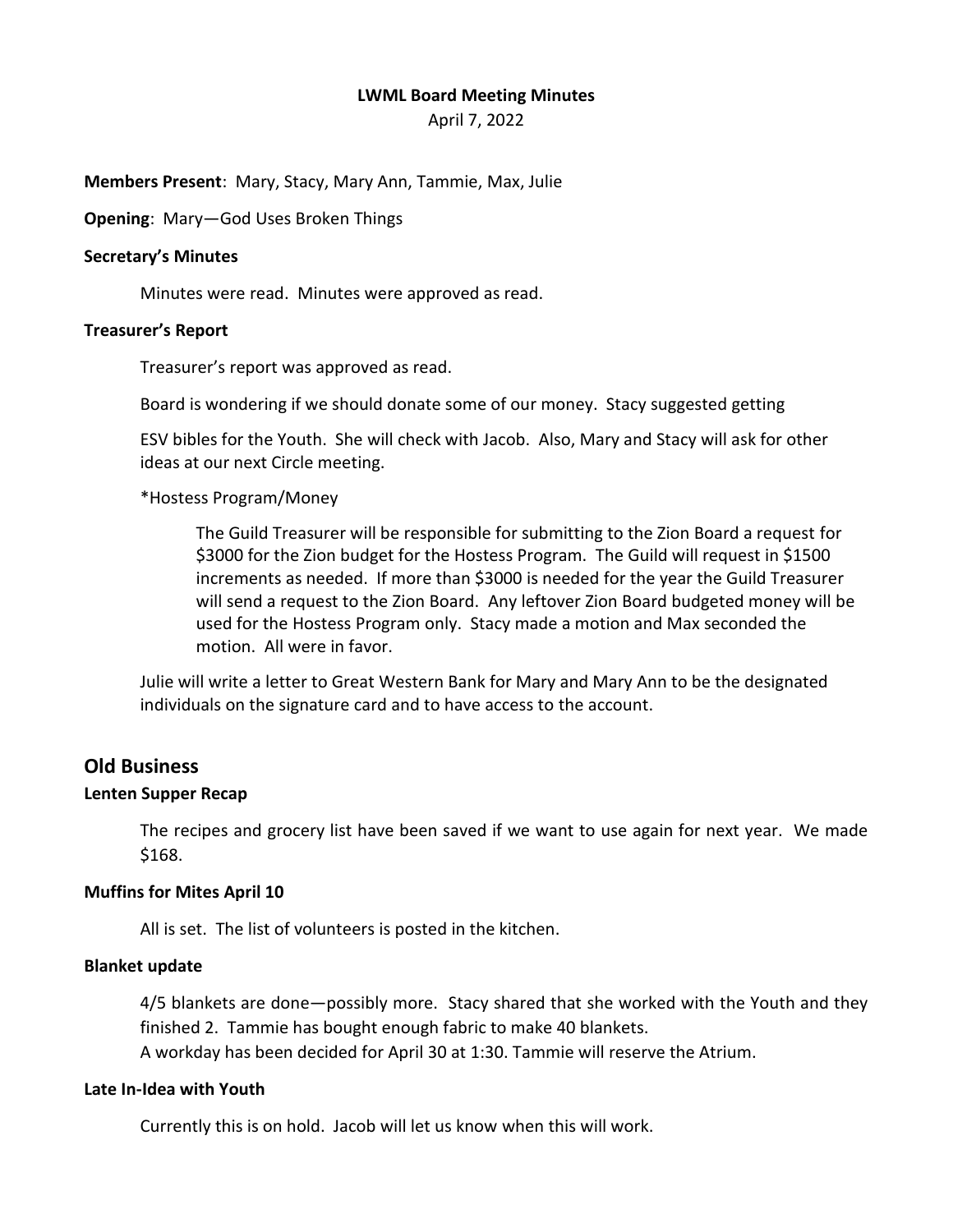### **Bible Studies**

Each Circle will continue what they have been doing so far and lead their own Bible Study.

## **September Joint Meeting Date**

The Joint Meeting will be held September 17. Tentative time 10 am. Should we serve a light breakfast? We will also work on Streets of Bethlehem Mementos.

# **Delegate to June District Convention**

Eve Group will choose one delegate. Guild will choose one delegate. Tammie will be the Representative from Guild. Grace and Jessica will be our Young Women Representatives. Trinity Church will sponsor one of them. They will pay for registration and meals. Guild will pay for housing for both YWR representatives.

# **Call to Freedom**

Date set for October 8. Still need to figure out the time. The Book Sale will start on October 2 (LWML Sunday) and run through October 9. It will be open during Call to Freedom. Should we also include a bake sale? Serve anything?

## **Tie Blanket Project-Trey Update**

Trey will come to the Joint Meeting to talk. Make a list of questions for him.

Do we want to come and have a party with the boys? Just send the blankets? We have also talked about bringing in pizza. Need to check on the interest of going there.

### **Archives**

Mary will get pictures from the Orphan Grain Train to Stacy.

### **Zoom**

First thing to check on is if Zion still has a Zoom account.

The thought behind this is for women who have children and can put them to bed and then join the meeting. Women with health issues. Women who live out of Sioux Falls and would have to drive into a meeting. Women who travel.

Stacy suggested using Facebook Messenger.

Keep thinking about this. Possibly starting small 3-4 women and grow from there.

### **Tutoring**

This item will be tabled for the time being.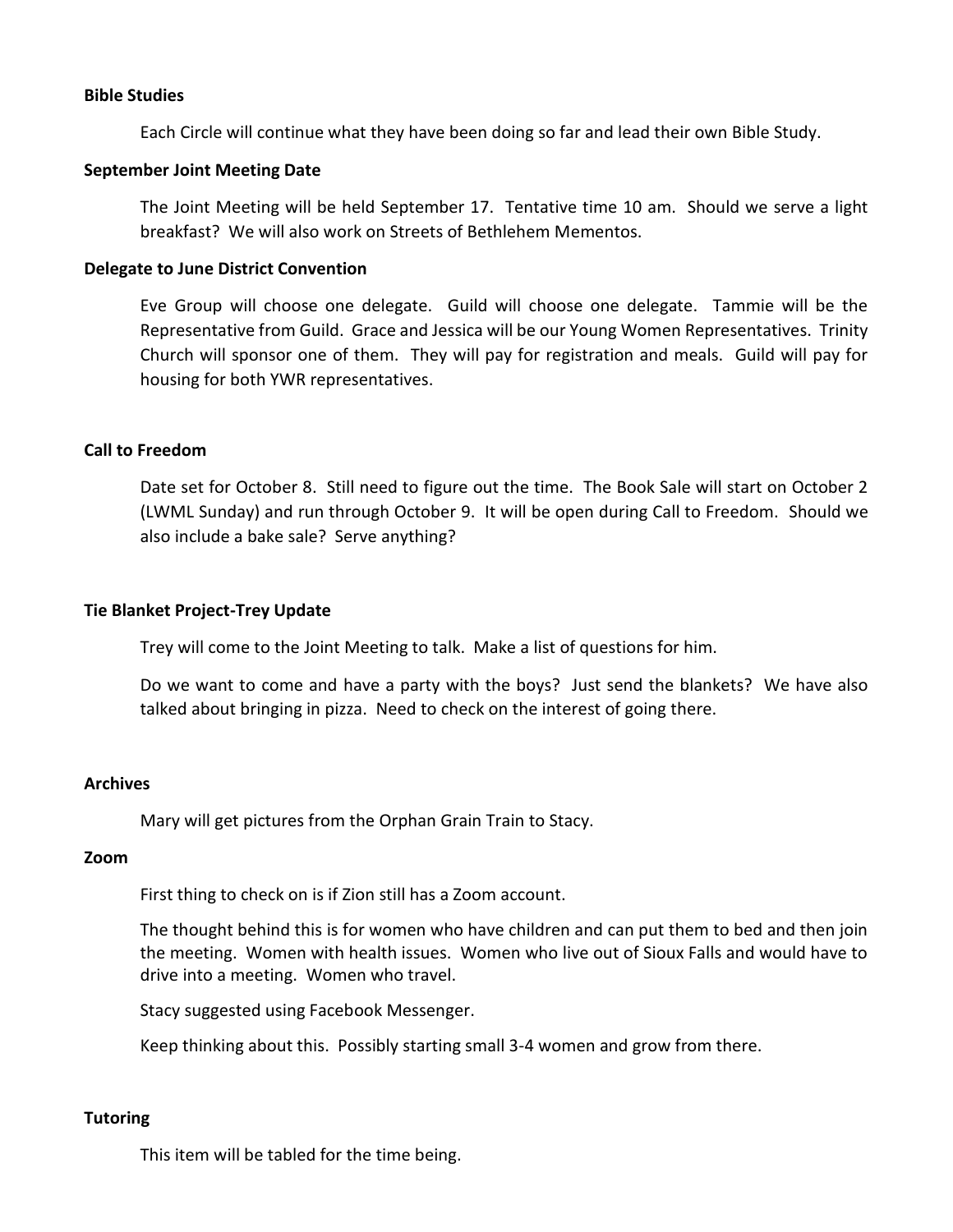# **New Date for Muffins for Mites**

Guild will do this on LWML Sunday, October 2. Money goes to Mites.

## **Summer Fun**

Keep thinking of ideas for summer. Go out to lunch? Levett? Think outside the box.

## **LWML Sunday**

Guild will do muffins to help Eve Group.

### **Christmas**

It will be here before we know it. Start thinking of what we would like to do. Last year was wonderful. Present exchange along with goodies and a great message. Everyone ended up going home with a plate of cookies as well so it ended up having a bonus Cookie Exchange.

Lefse Making?

# **Bring Gifts from the Heart to May meeting.**

**Diapers? Mother's Day to Father's Day. Mary will check with Eve Group. If they are doing it, Guild will not. Otherwise we will do it.** 

# **Keep Inviting**

Invite someone in person and then send them a purple card to follow up. 2 new members were added in the last month.

April 19—Rebekah Circle—1:30 April 19—Mary Circle—5:30 May 5—Board meeting—5:30 June 3-4—District Convention in Yankton

The meeting was closed with the Lord's Prayer.

Respectfully Submitted, Julie Rames

# **LWML Rebekah Circle**

March 15, 2022 Zion Conference Room

Members Present: Alverna, Jan, Carol H, Audrey, Lois, Max, Marie, Val, Stacy, Shirley Visitor: Mary Members Not Present: Carol E, Sunhild, Rosie, Lu, Norma, Coletta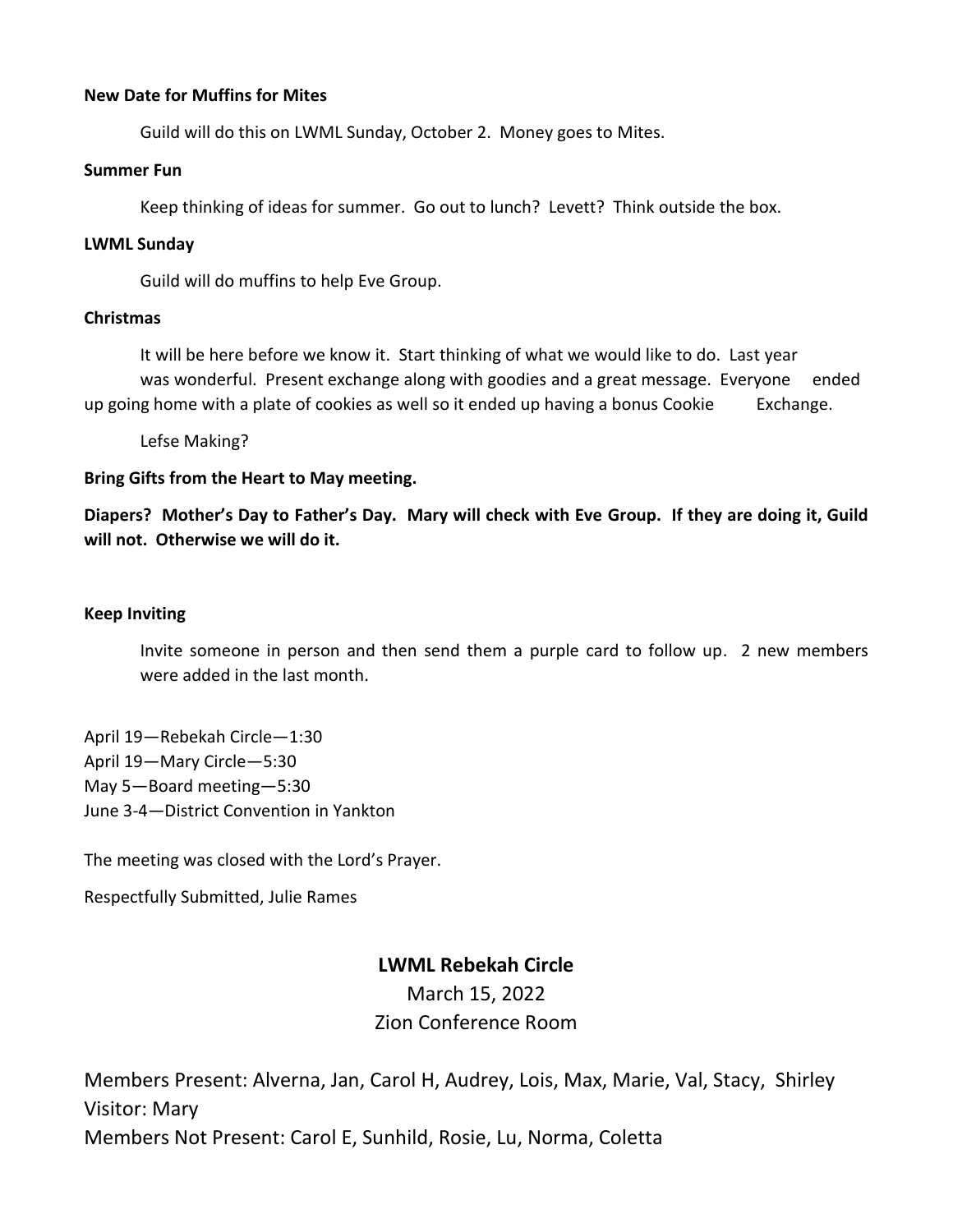**March OFFERING:** Home \$43 Mites \$42 Rebekah Heart \$140 ( TOTAL \$225.00)

LWML Pledge and Devotion: BY GRACE YOU HAVE BEEN SAVED

Share the 2021 LWML ARCHIVE BOOK, thank you cards, pictures from Prayer Service

# **Old Business**

Review LWML BOARD Minutes

Minutes will be on the website with only first names and last name initials as needed for same first names

Lenten Supper Success: \$168 raised for home budget

Muffins for Mites : Palm Sunday, April 10. Sign up sheet passed around

Youth Group Event: Still waiting for date

Sharing Personal Reports from Prayer Service

Call for Freedom/Book Sale: Rebekah Circle agreed to go forward with Oct 8 date.

Tie Blanket Project: Approximately 60 blankets needed. Rebekah Circle will meet after meetings to tie 1-2 blankets and are open to a work day in the future for this project and for Max's streets of Bethlehem Project

# **New Business**

Rebekah Circle would like to continue doing the LW Bible study.

Rebekah Circle would like to attend and not co-host a LWML walk in May Sept Joint Meeting date possibly Sept 17

Funeral Money designation: If check to LWML it is divided. Checks to LWML Guild go to home budget

Rebekah's Heart will be donating total balance to the Orphan Grain Train today (\$214)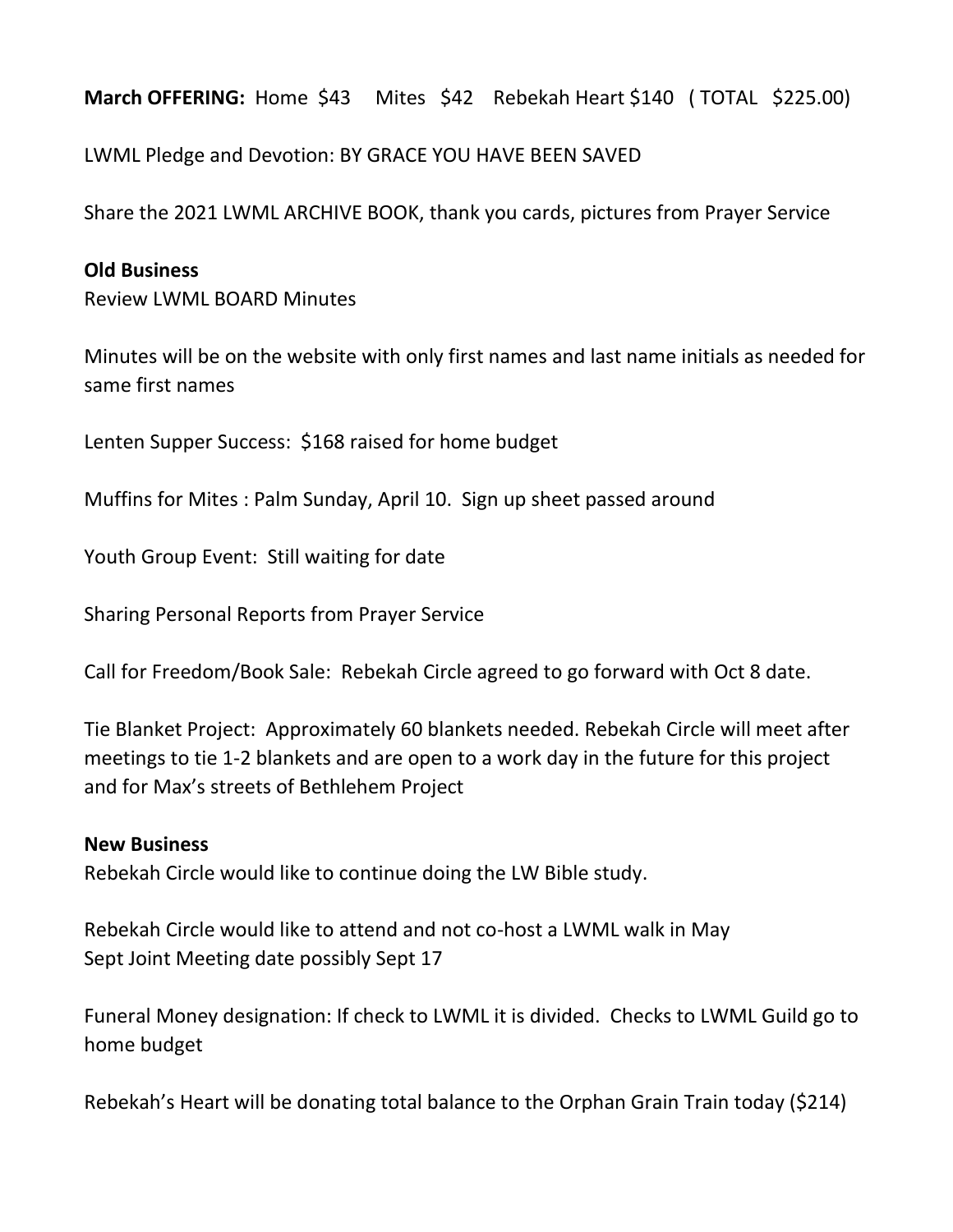Please send Easter cards to our LWML auxiliary ladies ( will need to be complete before we meet in April)

Closed with the Lord's Prayer

# **Next Meeting: April 21 in Conference Room**

Respectfully Submitted Stacy Tisher, Rebekah Circle Chairperson, Secretary/Treasurer

# **Mary Circle Meeting Minutes**

March 15, 2022

Members Present: Mary, Diane, Barb, Judy, Lenny, Marsha, Karen, Tammie, Betty, Illa, Julie, Sandy

# **Sandy led us in our Bible Study—Promise. Power. Peace.**

### **Secretary's Minutes**

Minutes were read and reviewed. Sandy corrected the Board Minutes that Tina would be moving to Wichita, Kansas and not Oklahoma.

March minutes are now on the Website. January and February minutes will not be added. January minutes will include last names of officers for banking purposes. All other months only first names will be used.

# **Large Mite Box/Shoe Offering**

Mary checked with Kay about stamps. They should go to Heather.

### **Lenten Supper March 9**

\$168 was made from the Lenten meal. Any money left on the Thrivent Grant card will be given to Tammie to buy fleece.

### **Muffins for Mites**

This will be held on Palm Sunday, April 10. Mary will do a Minute for Ministry on April 3. Illa made a sign-up sheet for fruit, donut holes, muffins, breads, and volunteers. This was passed at Circle meetings. It will be hung up in the kitchen.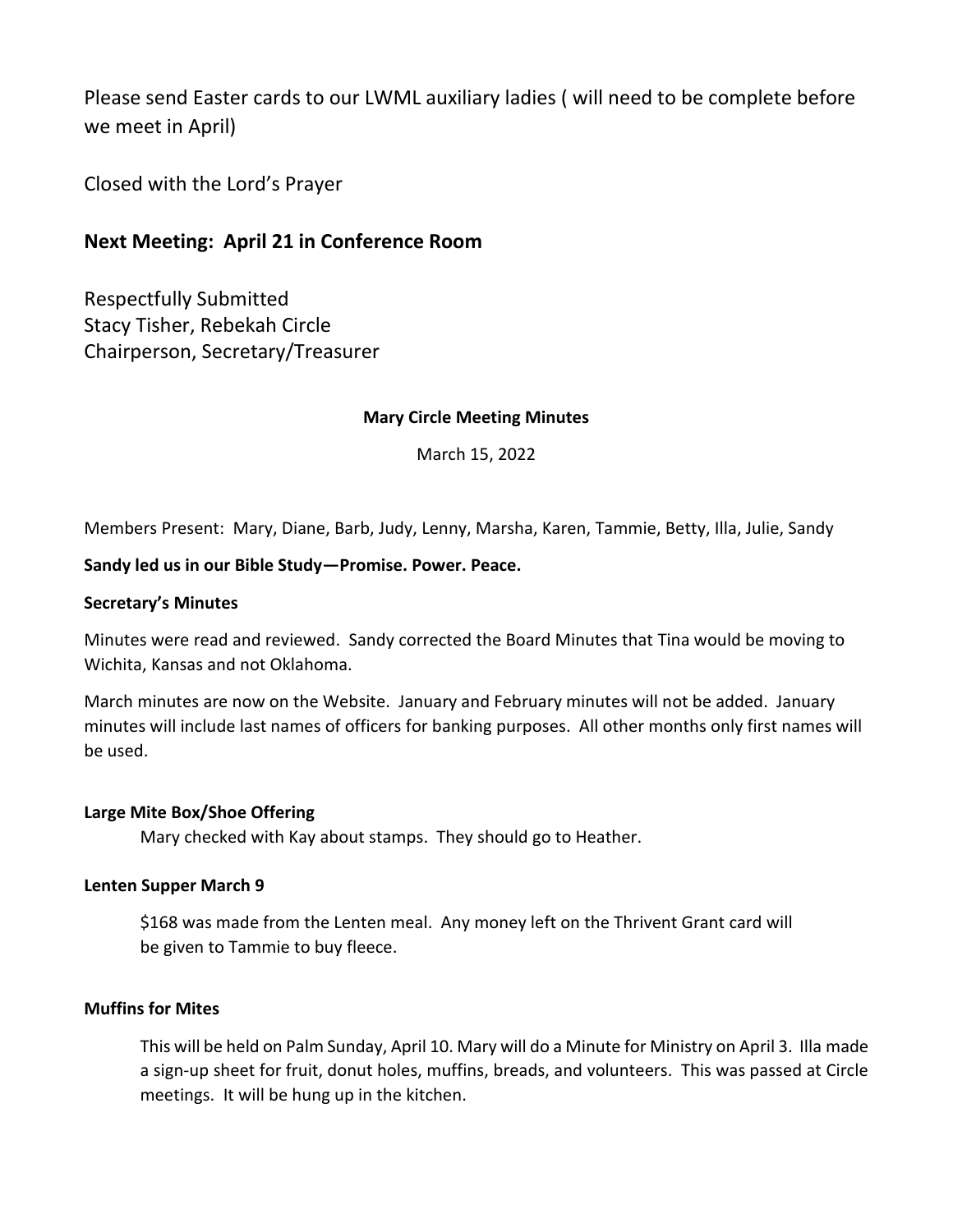# **Late In-Idea with Youth**

We are still coordinating a date with Jacob for this activity.

# **Prayer Service**

The Prayer Service was held on February 26 at Faith Lutheran Church. It was very good. 49 people attended. Guild had 11 attend and Eve had 6. \$750.12 was received for the Mite offering. \$215.69 was made from the Jewelry sale.

# **Call to Freedom**

October 8 is the confirmed date. Illa has the Atrium reserved. Invite people! Should there be an age limit? Should we do an In Gathering during this? Illa will get a list from Call to Freedom of what their needs are. Check with Rebekah Circle if we want to give a cash donation. Do we want to serve anything?

### **Book Sale**

This will be held on October 8 in coordination with Call to Freedom. We will need to decide on a time for the book sale to start.

# **Tie Blanket Project**

Three blankets are done. We will meet early for our next meeting to work on a blanket/blankets. Do we want to plan a Saturday workday-find a date? We will have to check the availability of the Atrium.

### **Bible Studies**

After much discussion and deciding that we need to do the Bible Study at home before coming, Betty made a motion and Illa seconded to have Sandy continue doing the Bible Study. We will continue to use the Bible Studies in the Quarterly.

### **LWML Walk in May—Eve Circle-May 14**

It was decided that Guild would attend, but not help.

# **Delegate to June District Convention**

Each church gets 2 delegates. Guild will have 1 delegate and Eve will have 1 delegate. This should be decided at the April meeting. The deadline is April 30. Every church also is allowed one Young Woman's Representative—someone between 18 and 35. There is \$700 allotted for this. Hopefully this will pay for all 3 delegates.

### **September Joint Meeting Date**

September 17 is the date.